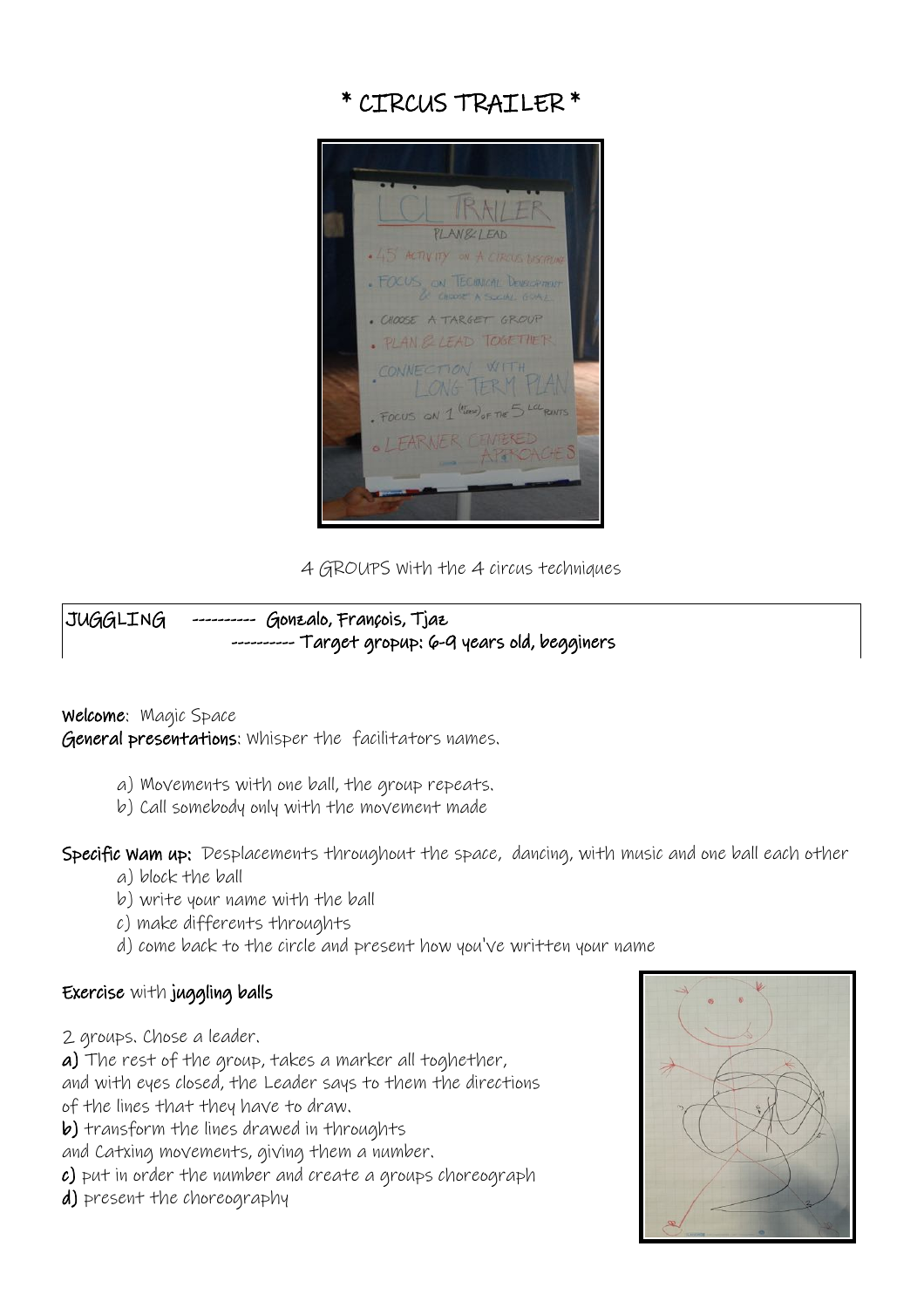#### With scarfs: 3 each one

a) Everyone with 3 scarfs, two on the hands and one on the floor. Standing up, through the scarf and take the one from the floor. 3 scarfs cascade.

b)Try to move around the space once you can throw and catch.

c) In a circle, through 1 sacrf and move to the right, catching the scarf of the one that is at your right.

#### Diabolo/ and balls :

Calm down: Each participant one diabolo in the head, with a ball inside the diabolo. Walk within letting down the diabolo, and change de ball inside with another. If the diablo falls, you frizz until somebody putts the diabolo/ball in your head.





# AERIALS --------- Flora, Nicoletta, Marta ---- Target group: youngters from 14-18, from a circus school, experienced

Welcome: The facilitators make questions to the group asking about: their summer, if they did some fisical activities, and about their feelings of the day.

- A proposal to build the rules of the space: how can make it works the lesson
- A proposal for leading themselves and by little groups

Warm up: with a juggling ball, everyone move around the space, touching a part of the body, and moving the part: hands, feet, shoulders.... All dancing, asking if somebody wants to show.

#### Tap Game: slugs, and snails

There are two positions for not being tapped: \* the slug



\* the snail

To save the person who is in position of slug or snail, make the movement of the slug if is a snail, or the snail's movement if it's a slug. If the one who tap get touch somebody, change of role.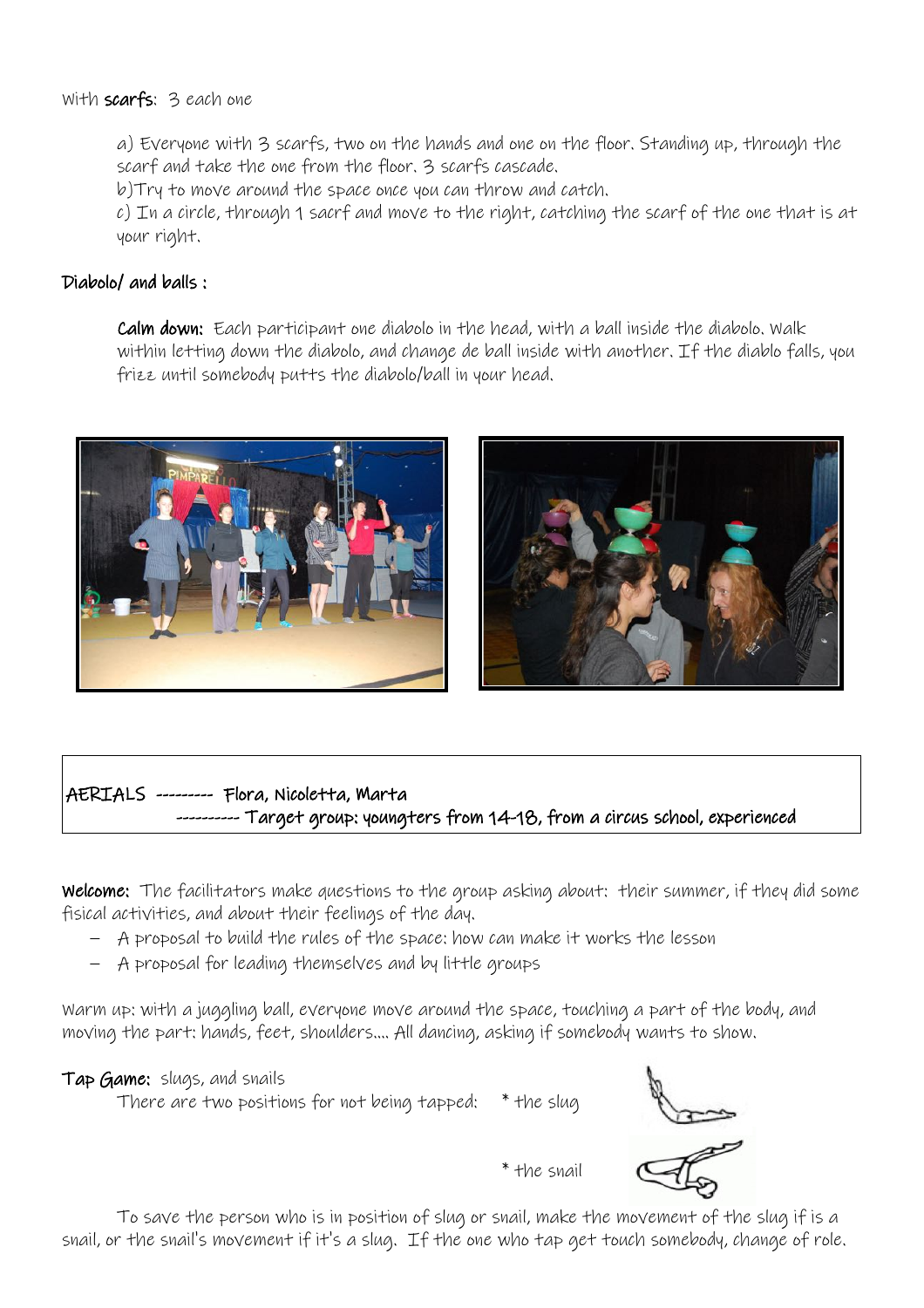# Especific warm up:

Articular warm up, facing in which parts they are going to use for aerials. Each participant proposes a movement, and after everyone takes 5 minutes more to warm what they feel important ( conscient awareness of their body)

# With silks, divided into little groups:

a) Climbing: as hight you can, put a scarf to mark where you've arrived. Move the scarf if you climb higher

b) With a juggling ball: use it to invert. Take the ball with the feet, make a squad, a pass the ball between the silks to the other person.

c) From Pike position, explore differents movements/positions

# Calm down:

– Stretching. During they stretch, facilitators make a connection with the technique and progressions from the pike position and their possibilities.





# ACROBATICS ------- Dries, Tina, Michelle, Annü ------- Target group: 12-18 years old, new group

Welcome: Who Knows what acrobatics are?

Different questions to the group:

a) make a shape that represents you: 1. this morning

2. in the beginning of the lesson

3. how do you think you will end the lesson

b) move around the space, when stop, do the  $1$ rt,  $2^{nd}$  and  $3$ rt position

## Warm up:

 With 1 shoe, the facilitator makesdiferent movements with the shoe, and the group tranlsates the action with their body (jumping, rolling, turning...) (\*interesting how the group understands the instructions). With 2 shoes, by pairs, different action interacting toghether. (\*not speaking, without corrections)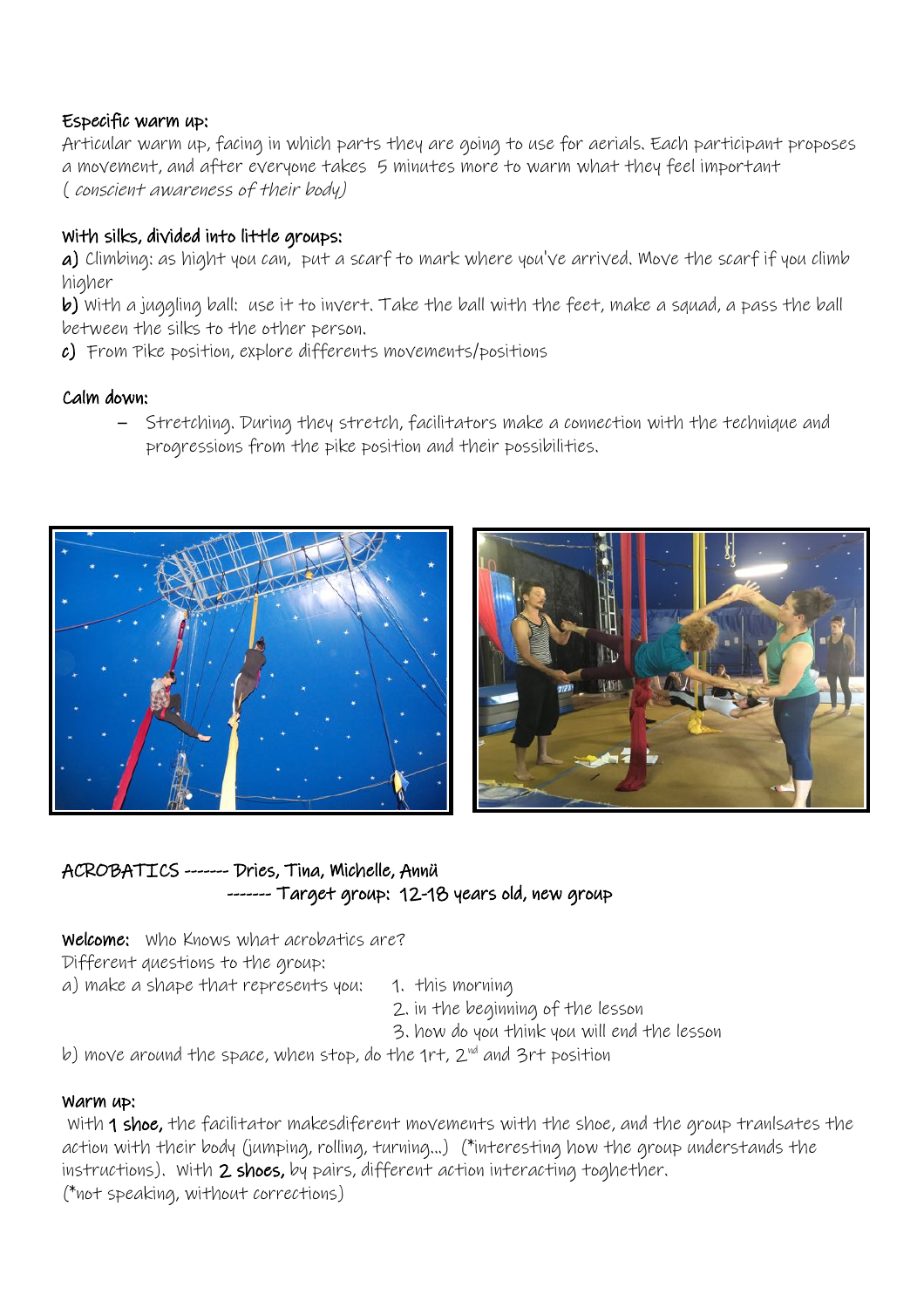## Especific warm up: in pairs

Cross the space, carryng the partner: first with a tensed position (economic),  $2^{nd}$  with a relaxed position (uneconomic),  $3^{rd}$ , with the most beautiful way.

Exercise I: to build groups/ support points: walk around, the facilitator says a number, they have to bild a shape with the same numbers (3 hands and 4 feet....) Last one: only with digits (----going to the handstand)

Exercise II: Build a group pyramid using the first letter of their names.

Calm down: they ask to the group if somebody wants to propose an exercise to relax. Lay down on the floor, contact and relax the body within breathing

End of the lesson: They ask to the group to make the 3<sup>rd</sup> position that they asked at the beginning of the lesson, and make a review if it has change or not.



# BALANCE ----------- Wibbe, Valentina, Geraldine ----------- Target Group: circus trainers

Welcome: Introduction/ explanation about the them of the lesson: how to improve the balance skills. How to create materials for use it for the end of the course.

Warm up: 7 globes around the space. When the music starts, walk around, when music stops, get up into one globe. The person that has not a globe, goes to the corner (prision) and do special actions with other globe and one assistant ( get up/down). The rest of the group encorauges him/her.

Variant: only 3 globes for 7 people, when the music stop, 2 by two: one take the globe, the other one get up/down.....stay in balance.....

Exercise I: One globe for everybody, warm up staying up on the globe and make the pinguin walk. If you need help, ask for it